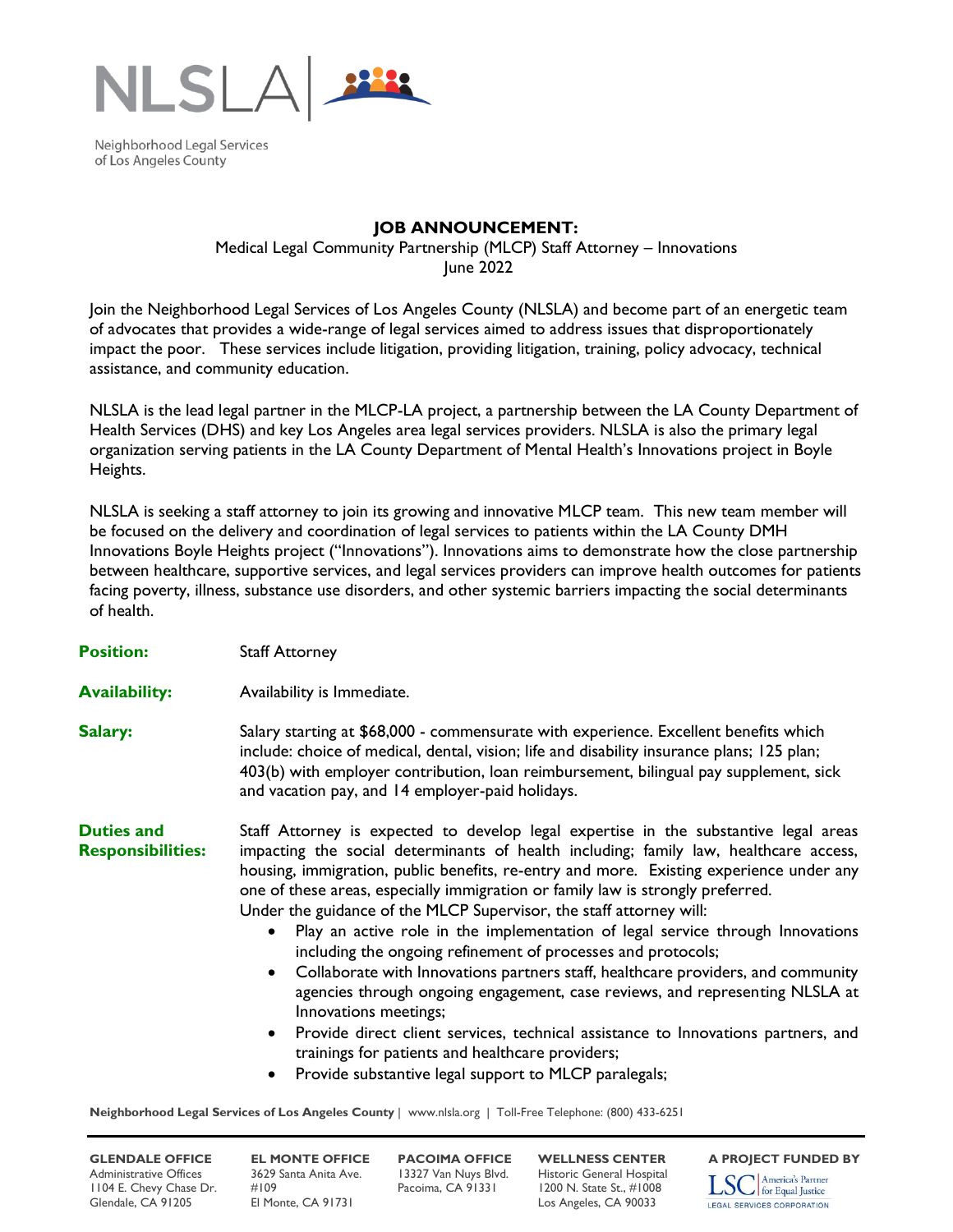- Serve as an escalation point for service delivery issues arising out of Innovations;
- Conduct process, skills, and substantive trainings for Innovations staff, patients, and other community members
- Maintain an active caseload composed of direct patient referrals and technical assistance requests. Advocacy may include informal, administrative, litigation and/or policy work on a wide variety of substantive legal areas impacting the social determinants of health.
- **Qualifications:** The ideal candidate will be a skillful, self-motivated, attorney who excels in a fast-paced, dynamic anti-poverty law practice and is capable of fiercely advocating on behalf of NLSLA clients in multiple forums. They will have a demonstrated passion and commitment to public interest law and prior experience serving low-income individuals and client groups, with a sensitivity to those in crisis. Previous experience with the Medical Legal Partnership model is a plus and expertise in one or more of the substantive legal areas impacting the Social Determinants of Health is strongly preferred. At the time of posting, NLSLA's is operating primarily from a remote work model. Regular travel between NLSLA program offices and MLCP sites will be required, consistent with NLSLA's COVID safety protocols.

Excellent writing, research, organizational skills and the ability to communicate and collaborate effectively with clients, healthcare providers, community organizations, attorneys, the judiciary and the public are essential. Spanish bilingual skills strongly preferred. California Bar membership is preferred.

COVID-19 vaccination is required, which is a condition of employment. Reasonable accommodations will be considered.

**About NLSLA:** Founded in 1965 as part of our nation's War on Poverty, Neighborhood Legal Services of Los Angeles County (NLSLA) is now one of the largest and most prominent public interest law firms in California. NLSLA provides free assistance to more than 115,000 low-income residents of Los Angeles County each year. The NLSLA staff of 180, including 80 attorneys, specialize in areas of the law that disproportionately impact low-income people, including affordable housing and eviction defense, access to public benefits, support for domestic violence victims, access to healthcare, worker and consumer rights, services for justiceinvolved adults and youth, education rights, clean slate initiatives, and employment and training.

> Through a combination of individual representation, high impact litigation, and public policy advocacy, NLSLA's advocacy combats the immediate and long-parting effects of poverty and expands access to health, opportunity and justice. NLSLA serves all of Los Angeles County with a special emphasis on the poverty communities of the San Fernando, San Gabriel, Pomona and Antelope Valleys, as well as the central county cities of Glendale, Burbank and Pasadena. In addition, NLSLA advocates are co-located in courthouses in Van Nuys, Lancaster, Chatsworth, Pomona, Pasadena, and Downtown LA; Hospitals and health centers in Sylmar, Van Nuys, North Hollywood and El Monte; and with social services providers in the Antelope Valley.